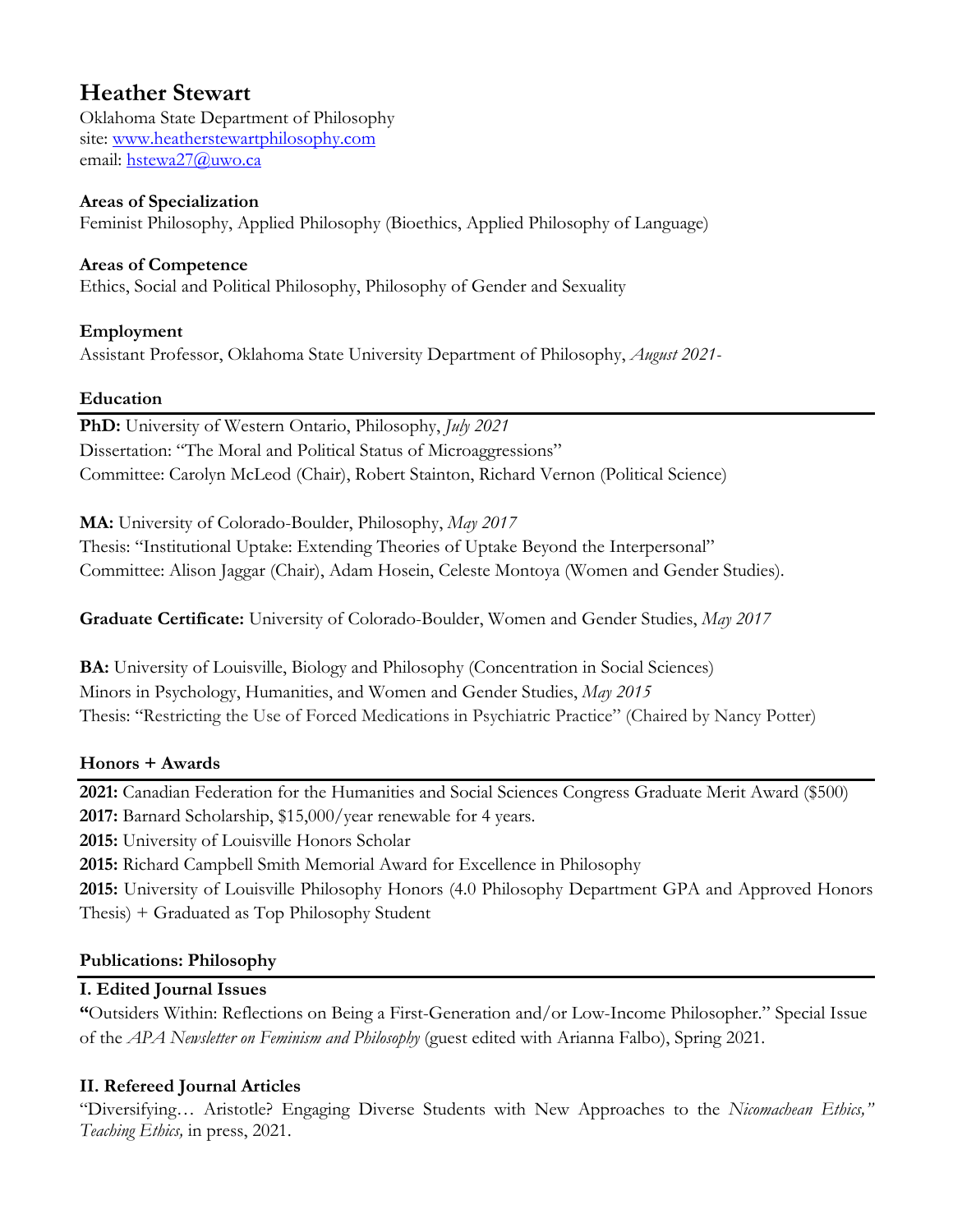"We're Here, We're… Queer? On the Enduring Harms of Bisexual Erasure." *Dialogue: Canadian Philosophical Review, Special Issue: Canadian Philosophical Association 2021 Prize Winning Papers,* in press, 2021.

"Toward a Harm-Based Account of Microaggressions" (with Lauren Freeman), *Perspectives on Psychological Science,* in press, 2021.

"Making Sense of "Microaggression": On Family Resemblance and Standpoint Epistemology." *Southwest Philosophy Review*, volume 37, 2021.

"'Why Didn't She Say Something Sooner?' Doubt, Denial, Silencing, and the Epistemic Harms of Responses to the #MeToo Movement." *South Central Review,* Special Issue: #MeToo, Moving Forward, Vol. 36, No. 2: 68-94, 2019.

"Understanding Aristotle's Notion of the Mean: A Case Study in Anger." *Labyrinth: An International Journal for Philosophy, Value Theory, and Sociocultural Hermeneutics*, Special Issue: Contemporary Philosophical Debates on Values, 2019.

"Microaggressions in Clinical Medicine" (with Lauren Freeman). *Kennedy Institute of Ethics Journal*, 28(4): 411- 449, 2018.

"In Defense of Fanon's Conception of the Struggle to the Death." *Humanities Bulletin,* Vol. 1 No. 2: 85-102, 2018.

"Uncovering Gender in Hegel's 'Ethical Order' in *The Phenomenology of Spirit." Episteme International Undergraduate Journal.* XXVII: 7-24, 2016.

"Suspended Animation as a Medical Intervention: Opting for an "Opt-In" System." *Rutgers Journal of Bioethics*. Vol. 7: Issue 1: 46-55, 2016.

"Dissolving Dualism in Medicine: Reuniting the Body and Mind through Patient Narratives." *Res Cogitans*: Vol. 6: Issue 1. Article 15, 2015.

#### **III. Book Chapters**

"Power and Microaggressions in Health Care" (with Lauren Freeman), *Routledge Handbook of Feminist Bioethics,* invited chapter, forthcoming in 2022.

"The Politics of Recognition and Epistemic Injustices in Medicine: Problems for Transgender and Gender Non-Conforming Patients and Why We Should Be Worried" (with Lauren Freeman). In *Recognition Theory and Epistemic Injustice*, Ed. Paul Giladi and Nicola McMillan, Routledge Press, in press, forthcoming in 2022.

"How Words *Can* Hurt: A Standpoint Epistemological Reply to Critics of the Microaggression Program" (with Lauren Freeman). In *Philosophy and Microaggressions,* Ed. Lauren Freeman and Jeanine Weekes Schroer, Routledge Press, 2020. Pp. 36-66.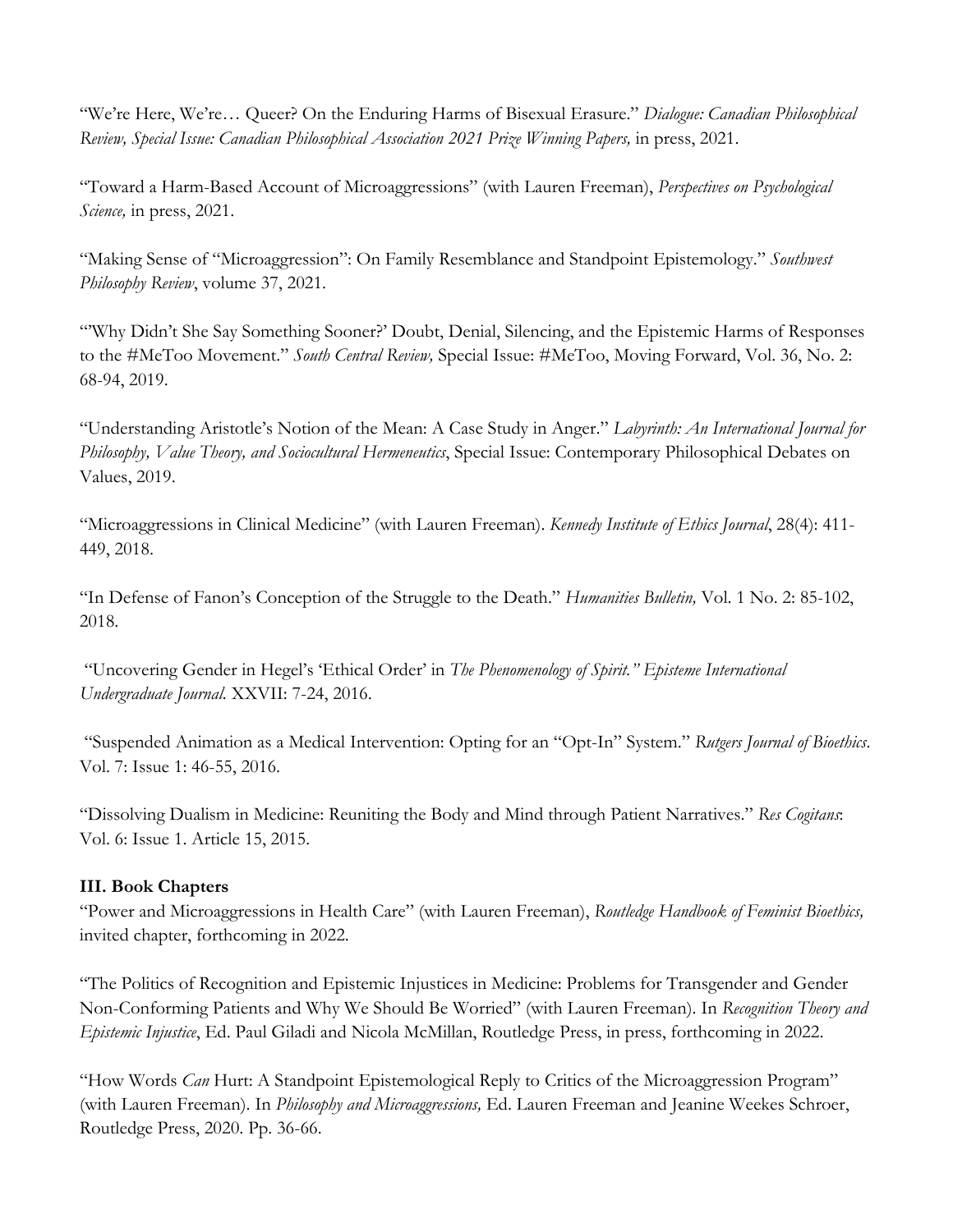"Epistemic Microaggressions and Epistemic Injustices in Clinical Medicine" (with Lauren Freeman). In *Overcoming Epistemic Injustice: Social and Psychological Perspectives*, Ed. Ben Sherman and Stacey Goguen, Rowman and Littlefield International, 2019. Pp. 134-152.

### **IV. Book Reviews**

"Review of *Bad Words: Philosophical Perspectives on Slurs* (David Sosa) *Radical Philosophy,* Vol. 2, Issue 04 (Spring 2019), April 28, 2019.

"Review of *Institutional Corruption: A Study in Applied Philosophy* (Seumas Miller). *Philosophy in Review.* Vol 38, No. 4.2018.

"Review of *Beyond the Binary: Thinking About Sex and Gender* (Shannon Dea)." *Hypatia Reviews Online.* June 20, 2018.

"Book Review: *Hunting Girls: Sexual Violence from the Hunger Games to Campus Rape (Kelly Oliver)." Dosis.* October 18, 2017.

"Review of *Poverty, Agency and Human Rights* (Diana Tietjens Meyers).*" Hypatia Reviews Online*. 2017.

"Book Review: *The Minority Body* (Elizabeth Barnes*)." MedHum Fiction Daily Dose.* 5 October 2016.

"Book Review: *The New Jim Crow* (Michelle Alexander)*." MedHum Fiction Daily Dose.* 25 May 2016.

### **V. Reports and Newsletters**

"Time to Attach: The Need for EI Attachment Benefits" (co-authored with Time to Attach Research Team). Produced for Ontario's Adoptive Parents Association and the Adoption Council of Canada, May 2019.

"Microaggressions in Medicine and the Harms to Patients," (with Lauren Freeman), *University of Louisville Health Science Campus, Celebrating Diversity Newsletter,* Summer 2019 Special Edition: Microaggressions. April 29, 2019.

### **Publications: Gender and LGBTQ+ Studies**

#### **I. Refereed Journal Articles**

"Institutional Failures in the Rise of #MeToo: The Perpetuation of Epistemic and Other Harms to Survivors in Academic Contexts." *Tulsa Studies in Women's Literature,* Forum on #MeToo, Vol. 38, no. 1: 215-223, 2019.

"Parents of Pets?" A Defense of Interspecies Parenting and Family Building." *Analize: Journal of Gender and Feminist Studies,* Special Issue: Analysing Love. 11(25), 2018.

### **II. Book Chapters**

"When Urban Masculinity Manifests in Violence: On Finding Practical Solutions to End the Practice of Dogfighting." In *Animals in the City,* Ed. Laura Reese, Routledge Press, in press, 2021.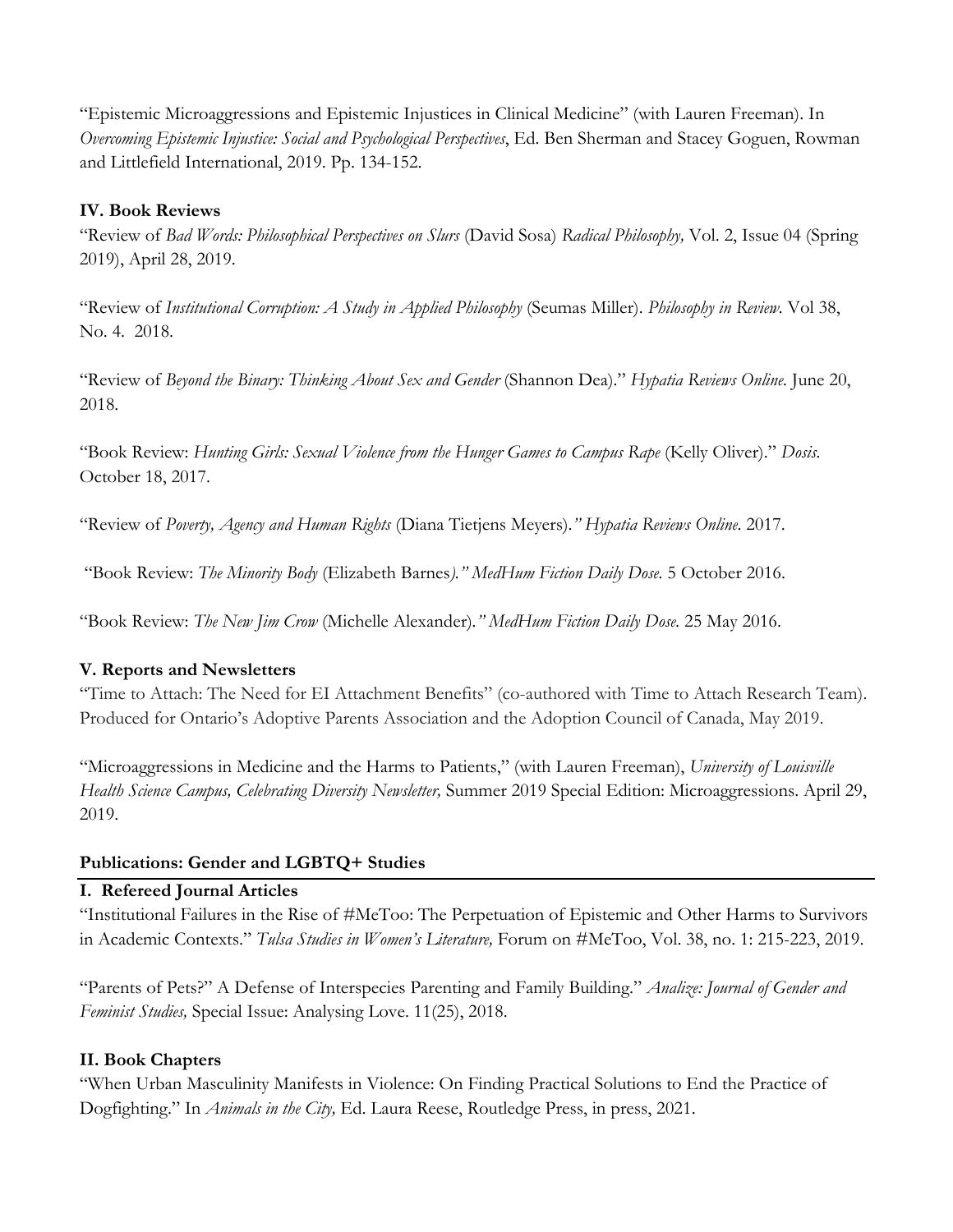"Immortal Technique and the Radical Reimagining of Masculinity on the Street." In *Misogyny, Toxic Masculinity, and Heteronormativity in Post-2000 Popular Music,* Ed. Glenn Fosbraey and Nicola Puckey, Palgrave MacMillan Press), 2021.

### **III. Book Reviews**

"Book Review: Genderqueer and Non-Binary Genders (Ed. Christina Richards, Walter Pierre Bouman, and Meg-John Baker) *Dosis.* Fall 2018: Special Issue on Gender, Health, Embodiment, 2018.

"Book Review: *Nasty Women: Feminism, Resistance, and Revolution in Trump's America* (Ed. Samhita Mukhopadhyay and Kate Harding). *Dosis.* 1.1. Special edition: Sickness and Health in the Era of Trump." February 28, 2018.

#### **Works in Progress**

# **I. Books**

*Microaggressions in Medicine* (with Lauren Freeman), under review with Oxford University Press. [Manuscript is 80% written and editor has sent sample chapters to reviewers].

### **II. Refereed Journal Articles**

"Hearing Queer Voices in the Clinic: On the Prevention of Clinical Microaggressions for Better Communication and Care." Survive and Thrive: A Journal for Medical Humanities and Narrative as Medicine, revise and resubmit.

"A Perfect Storm for Epistemic Injustice: Algorithmic Targeting and Sorting on Social Media" (with Emily Cichocki and Carolyn McLeod), preparing to submit.

#### **III. Book Chapters**

"Fear and Transphobia in Medical Contexts" (with Lauren Freeman), *The Moral Psychology of Fear,* invited chapter, in progress.

#### **IV. Book Reviews**

"Review of *Ethics of Microaggression* (Regina Rini) (with Lauren Freeman), *Mind,* in progress.

"Review of *Just Words: On Speech and Hidden Harm* (Mary Kate McGowan). *APA Newsletter on Feminism & Philosophy*, in progress*.* 

"Review of *Culture, Identities, and Technology in the Star Wars Films* (Ed. Carl Silvo and Tony M. Vinci). *Journal of Science Fiction and Philosophy,* in progress.

"Book Review: *Histories of the Transgender Child* (Julian Gill-Peterson). *LSE Reviews*, in progress.

### **Public Philosophy + Popular Writing**

#### **I. Professional Blogs**

"Graduate Student Teaching in a Time of Crisis: Some Successes and Some Areas That Need Improvement" (with Arianna Falbo and Emma McClure), *APA Blog,* June 3, 2020.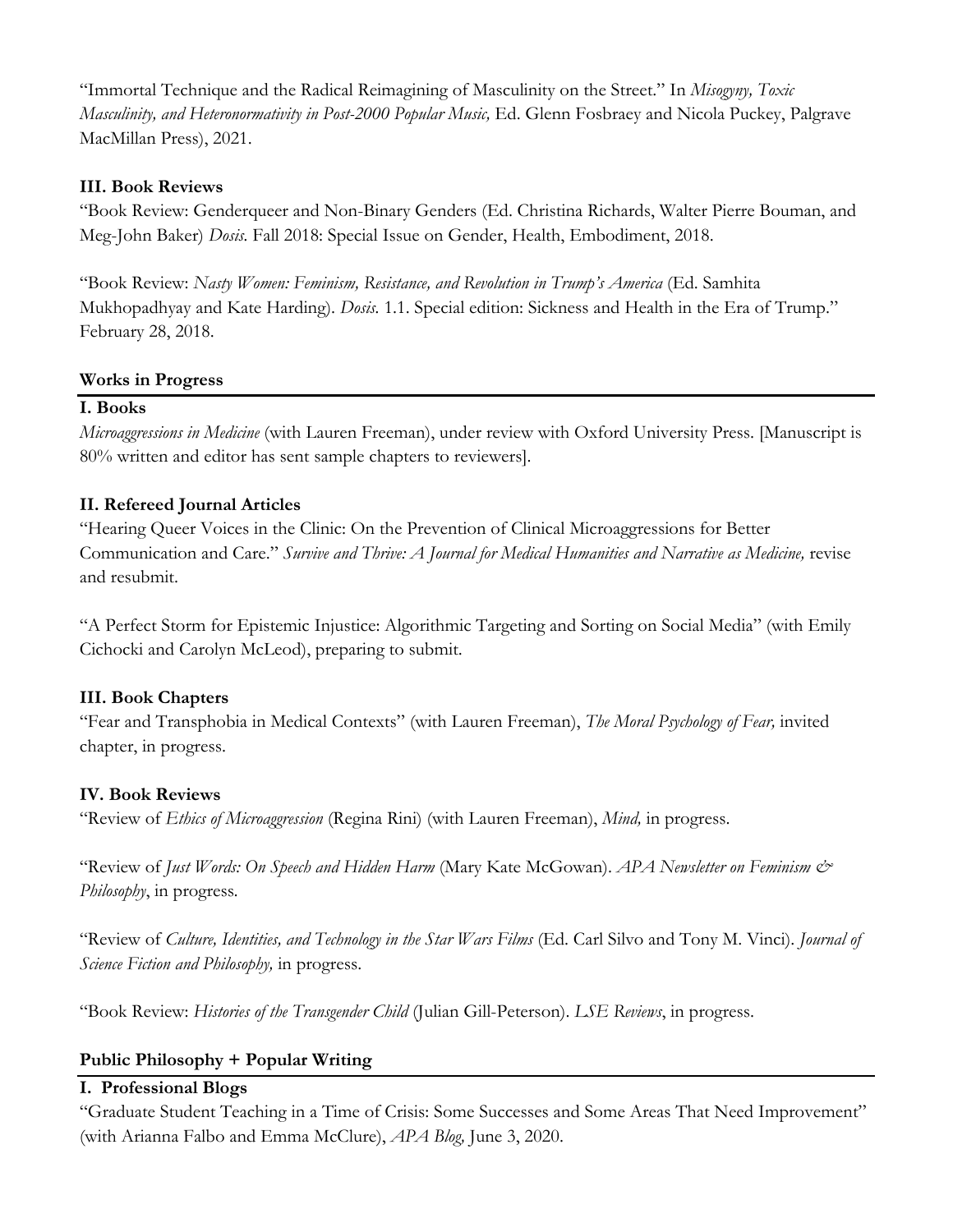https://blog.apaonline.org/2020/06/03/graduate-teaching-in-a-time-of-crisis-some-successes-and-someareas-that-need-improvement/.

"How to Support Graduate Student Teaching in the Time of COVID-19" (with Arianna Falbo and Emma McClure), *APA Blog,* May 13, 2020. https://blog.apaonline.org/2020/05/13/how-to-support-graduatestudent-teaching-in-the-time-of-covid-19/.

"Graduate Studies in the Time of Coronavirus: Seeking Empathy and Community" *MLA Grads Blog,* April 17, 2020. https://mlagrads.mla.hcommons.org/2020/04/17/grad-studies-in-coronavirus-post-1/.

"Supporting Grad Students During COVID-19" (with Emma McClure and Arianna Falbo), *APA Blog,* April 6, 2020. https://blog.apaonline.org/2020/04/06/supporting-grad-students-during-covid-19/.

• Reposted at *Daily Nous,* April 7, 2020. http://dailynous.com/2020/04/07/apa-grad-council-supportgrad-students-pandemic/.

"Reflections on Being a First-Generation and/or Low-Income Graduate Student" (with Arianna Falbo), *APA Blog,* March 10, 2020. https://blog.apaonline.org/2020/03/10/philosophy-and-socioeconomic-statusunmasking-problems-and-sparking-conversations/.

"Western University Researchers Release Report Advocating for More 'Time to Attach' for People Who Provide Permanency to Children." *IJFAB: International Journal of Feminist Approaches to Bioethics Blog,* May 22, 2019. http://www.ijfab.org/blog/2019/05/western-researchers-release-report-advocating-for-more-time-toattach-for-people-who-provide-permanency-to-children/.

"Bisexual Microaggressions in Medical Contexts." *Bisexual Resource Center Blog.* March 23, 2019. http://biresource.org/bisexual-microaggressions-in-medical-contexts/.

• Reposted at *IJFAB: International Journal of Feminist Approaches to Bioethics Blog, March 27, 2019.* http://www.ijfab.org/blog/2019/03/bisexual-microaggressions-in-medical-contexts/#respond.

"Shifting Perspectives: A Victim-Centered Account of Microaggressions in Medicine, and Beyond." (With Lauren Freeman). *International Journal of Feminist Approaches to Bioethics (IJFAB) blog.* February 2019. http://www.ijfab.org/blog/2019/02/shifting-perspectives-a-victim-centered-account-of-microaggressionsin-medicine-and-beyond/.

"Adoptive Parents and Unequal Parental Leave Time." *Impact Ethics.* Oct 9, 2018. https://impactethics.ca/2018/10/09/adoptive-parents-and-unequal-parental-leave/.

"Adoptive Parents in Canada Face Discrimination in EI Benefits" *Time to Attach.* September 13, 2018. https://timetoattach.com/blog/.

# **II. Popular Publications & Opinion**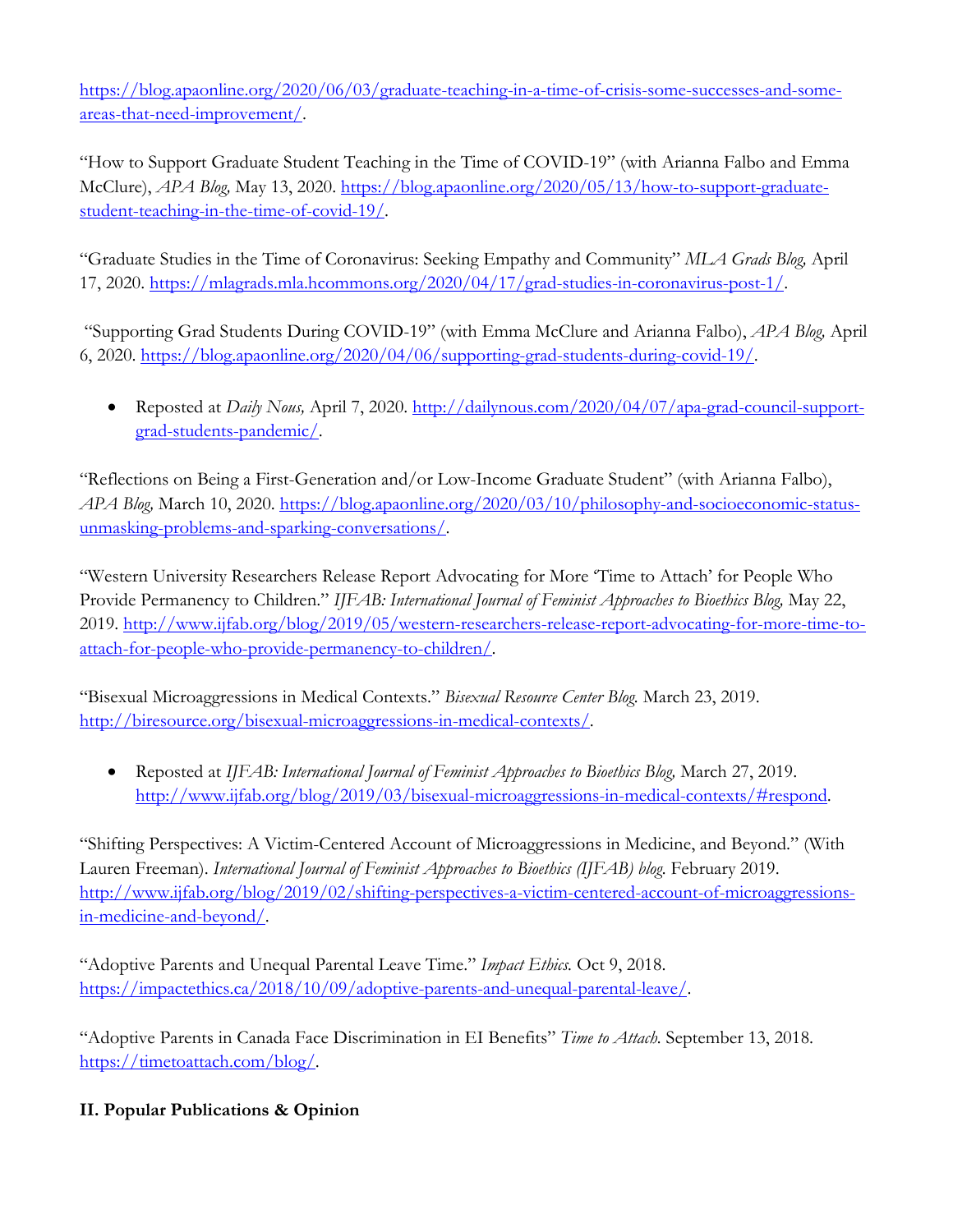"International Students Should Not Be Excluded from the Canada Emergency Student Benefit." *Rabble,* April 28, 2020. https://rabble.ca/blogs/bloggers/views-expressed/2020/04/international-students-should-not-beexcluded-canada.

• Most read op-ed on *Rabble* of the year, as of May 2020.

"Microaggressions and the Continued Problem of Bi-Erasure," *Art/iculation Magazine,* Special Issue: Queer and Now, 2019.

"Embodying Trauma: Acute and Accumulated." *Dosis* Fall 2018: Special Issue on Health, Gender, Embodiment. October 17, 2018. https://medhumdosis.com/2018/10/17/fature-embodying-trauma-acuteand-accumulated/.

"Feminist Epistemologies in *A Woman Under the Influence." Hektoen International: A Journal of Medical Humanities.*  Vol. 8: Iss. 2. Spring 2016. May 2016.

### **Conference Presentations**

### **I. Invited Talks**

"Title TBA," (with Arianna Falbo), Eastern APA, Graduate Student Council Session, January 2022.

"Title TBA," University of Nottingham Visiting Speaker Series, December 2021.

"LGBTQ+ Microaggressions in Health Care" (with Lauren Freeman, presented by co-author), University of Louisville Health Sciences Campus Affirming Healthcare Session, Louisville KY, January 23, 2020.

"Microaggressions, Slurs, and the Paradox of Free Speech," first annual University of Louisville Philosophy Alumni Lecture, April 5, 2019.

"How Words Can Hurt: A Standpoint Epistemological Reply to Critics of the Microaggression Program" (with Lauren Freeman), Midwest US SWIP session, Central Division Meeting of the American Philosophical Association, Denver, CO, February 20-23, 2019.

"Aristotle and Social Activism? Grounding Solidarity in Virtue Friendship." BGSU Applied Philosophy Workshop: "Individual and Collective Responsibility." Bowling Green State University, Bowling Green, OH, November 2-3, 2018.

"Microaggressions at the Bedside: The Seemingly Small Things Clinicians Do That Erode Patient Trust," (with Lauren Freeman). University of Kentucky Bioethics Conference, University of Kentucky, September 2016.

# **II. Refereed Conference Papers**

"We're Here, We're… Queer? On the Enduring Harms of Bisexual Erasure," accepted for presentation at the Eastern Division Meeting of the American Philosophical Association, January 2022.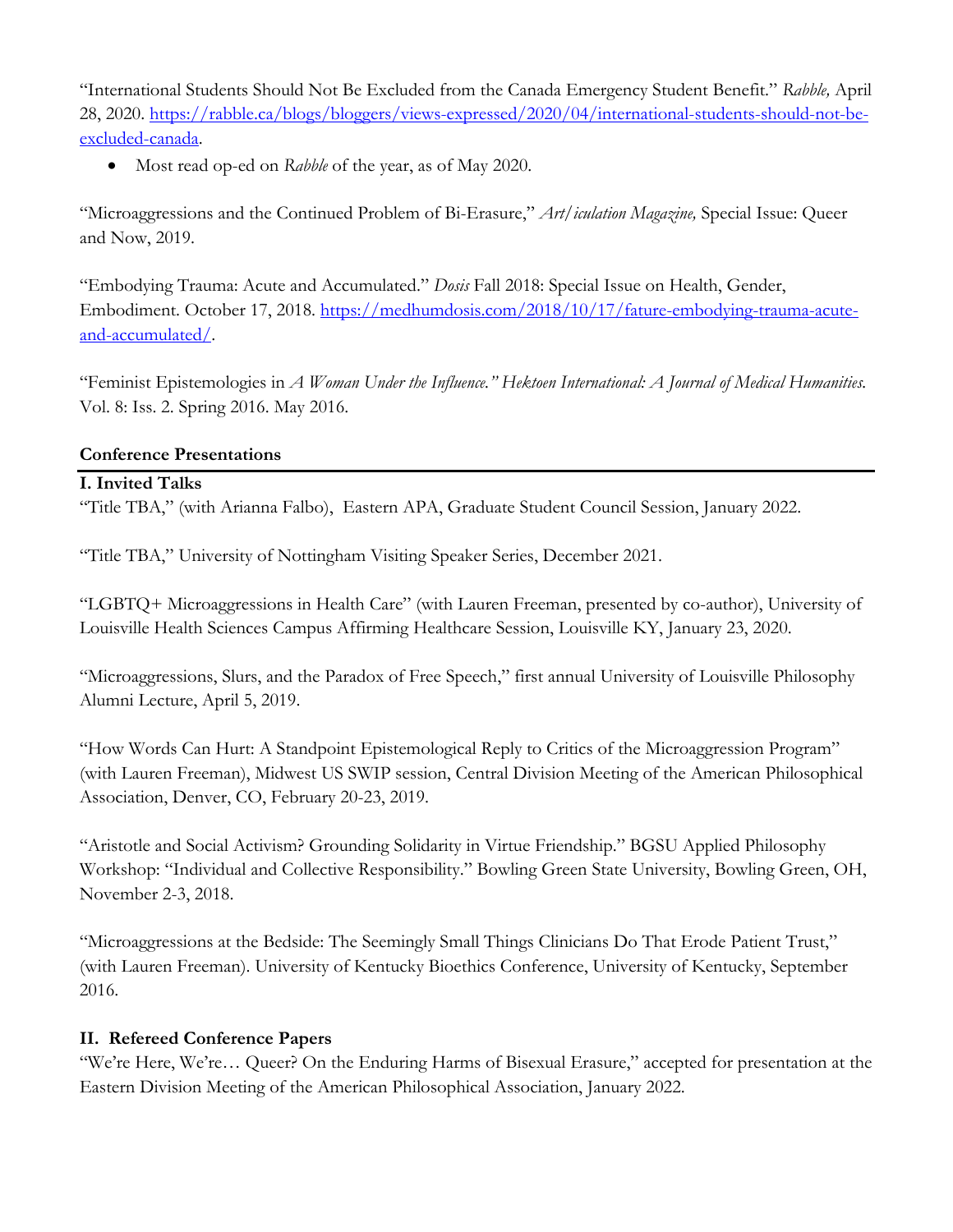"A Perfect Storm for Epistemic Injustice: Algorithmic Targeting and Sorting on Social Media" (with Carolyn McLeod and Emily Cichocki), accepted for presentation at the Feminism, Social Justice, and AI Workshop, University of Waterloo, virtual, July 2021.

"A Perfect Storm for Epistemic Injustice: Algorithmic Targeting and Sorting on Social Media" (with Carolyn McLeod and Emily Cichocki), accepted for presentation at the Joint Conference for CEPE/IACAP Joint Conference "The Philosophy and Ethics of Artificial Intelligence," University of Hamburg, to be held virtually, July 2021.

"We're Here, We're… Queer? On the Enduring Harms of Bisexual Erasure," presented at the Canadian Philosophical Association, virtual, May 2021.

• Awarded Congress Graduate Merit Award

"Microaggressions Reconsidered: A Harm-Based Account" (with Lauren Freeman) presented at the Canadian Philosophical Association Meeting, virtual, May 2021.

"Microaggressions Reconsidered" (with Lauren Freeman) in "Clinical Applications" (Psychology) section of the Southern Society for Philosophy and Psychology meeting, virtual December 2020.

"Putting Power in its Place: Expanding Philip Pettit's Defense of 'Free Speech Infrastructure' on University Campuses" accepted for presentation at FEMMSS 8: Changing Culture, Changing Science, Waterloo, Ontario, August 20-23, 2020 (Cancelled due to COVID-19).

"Putting Power in its Place: Expanding Philip Pettit's Defense of 'Free Speech Infrastructure' on University Campuses" accepted for presentation at the 37<sup>th</sup> International Social Philosophy Conference, North American Society for Social Philosophy (NASSP), Aston, PA, July 16-18, 2020 (Cancelled due to COVID-19).

"Microaggressions Reconsidered: A Harm-Based Account" (with Lauren Freeman) accepted for presentation at the Canadian Philosophical Association, London, ON, June 1-4, 2020 (Cancelled due to COVID-19).

"Self-Identity Microaggressions in Medical Contexts: Understanding Experiences of Fat, Trans, and Non-Binary Patients*"* (with Lauren Freeman), Romanell Center Workshop in Bioethics, Buffalo University, Buffalo, NY, April 25, 2019 (Cancelled due to COVID-19).

"Diversifying… Aristotle? Engaging Diverse Undergraduates with Contemporary Approaches to the *Nicomachean Ethics"* presented at the Eastern Division of the American Philosophical Association, AAPT/APA Teaching Hub Session, Philadelphia, PA, January 2020.

"Self-Identity Microaggressions in Medical Contexts: Understanding Experiences of Fat, Trans, and Non-Binary Patients*"* (with Lauren Freeman), presented at Society for Analytic Feminism Session: "Engagements and Intersections of Health and Care," American Philosophical Association, Eastern Division Meeting, Philadelphia, PA, January 2020.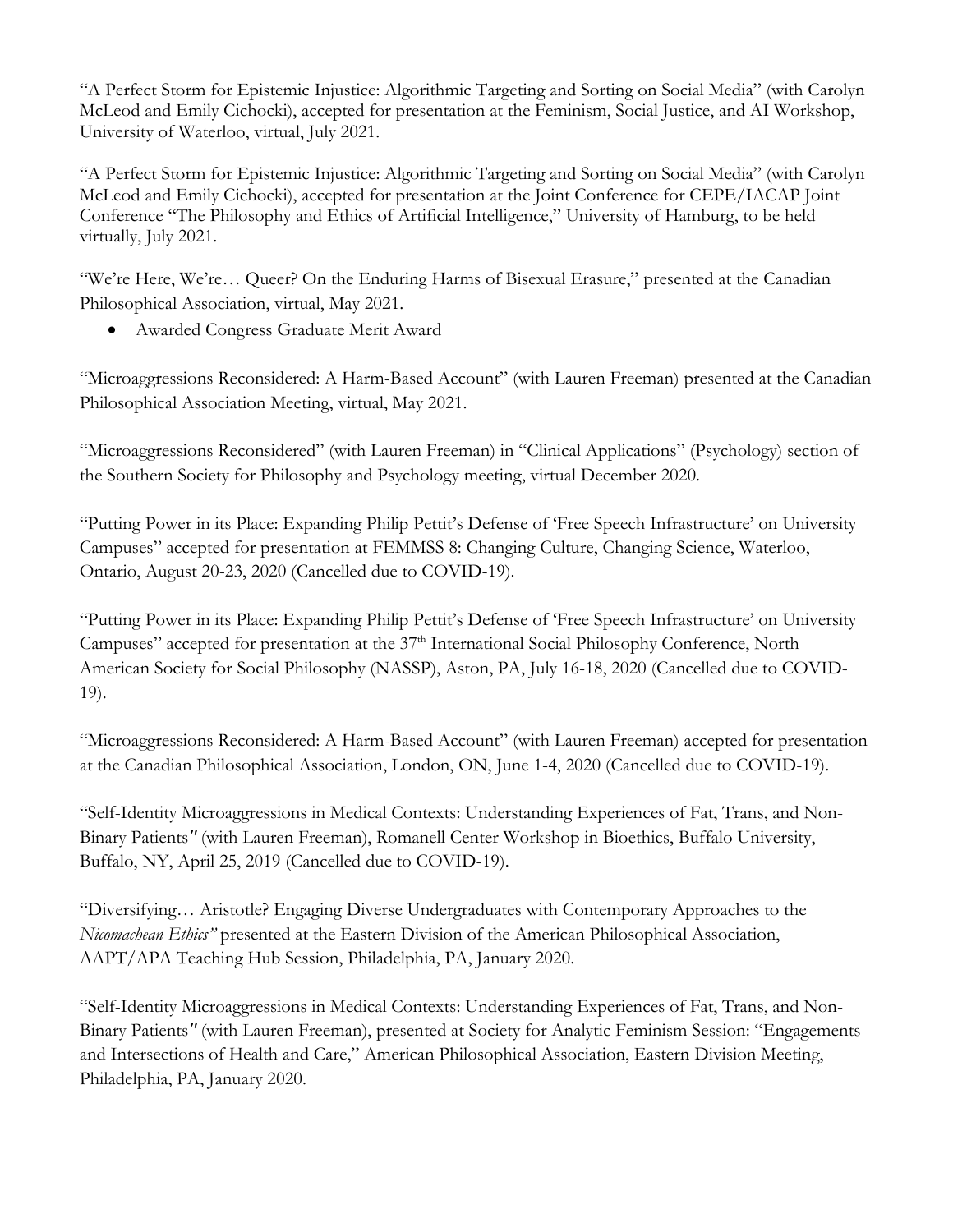"The Embodiment of the Trauma of the "Everyday": Microaggressions, #MeToo, and Rethinking our Relation to Trauma Intervention" accepted for presentation at Johns Hopkins Trauma, Narratives, and Institutions Conference. November 15-16, 2019.

"The Concept of Microaggression: A Family Resemblance Account" presented at CSWIP, University of Guelph, Ontario, October 25-27, 2019.

• This paper received honorable mention for the Jean Harvey graduate essay prize.

"Reducing Microaggressions in Medicine: Practical Tips for Providing Better Care" (with Lauren Freeman, paper given by co-author), American Society for Bioethics and Humanities  $21<sup>st</sup>$  Annual Conference, Pittsburgh, PA, October 24-27, 2019.

"Bringing a Philosophical Perspective to the "Free Speech" Debates" presented at the Public Philosophy Network: Philosophy from All Walks of Life, East Lansing, MI, October 17-19, 2019.

"Becoming Epistemic Peers with Queers in Medical Contexts: Preventing Microaggressions to Improve Communication and Care for LGBTQ+ People," presented at the Ninth Annual Western Michigan University Medical Humanities Conference, Kalamazoo MI, September 19-20, 2019.

"The Concept of Microaggression: A Family Resemblance Account" accepted for presentation at the  $36<sup>th</sup>$ International Social Philosophy Conference, University of San Francisco, San Francisco, CA, July 11-13, 2019.

"Bi-Erasure: On the Partial and Limited Acceptance of Bisexuality in LGBTQ+ Communities" accepted for presentation in the Gay, Lesbian, and Queer Studies area of the 2019 Popular Culture Association Conference, Washington, D.C, April 17-20, 2019.

"We're Here, We're… Queer? Thinking Intersectionally About the Harms of Bisexual Erasure" presented at the Global Status of Women and Girls Conference, "Intersectionality: Understanding Women's Lives and Resistance in the Past and Present," Newport News, VA, March 21-23, 2019.

"Epistemic Microaggressions" (with Lauren Freeman) presented at the Society for Analytic Feminism panel at the Eastern Division of the American Philosophical Association, New York, NY, January 2019.

"How Words Can Hurt: A Standpoint Epistemological Reply to Critics of the Microaggression Program" (with Lauren Freeman) presented at the Midwest US SWIP Meeting, Vanderbilt University, Nashville, TN, November 2-4, 2018.

"Openness and Parental Leave" (with Carolyn McLeod) presented at the Association for the Study of Adoption and Culture (ASAC) Conference, Oakland, CA, October 18-20, 2018.

"Overcoming Epistemic Violence Online" presented at the 2018 Conference on the Global Status of Women and Girls, Christopher Newport University, Newport News, VA, March 2018.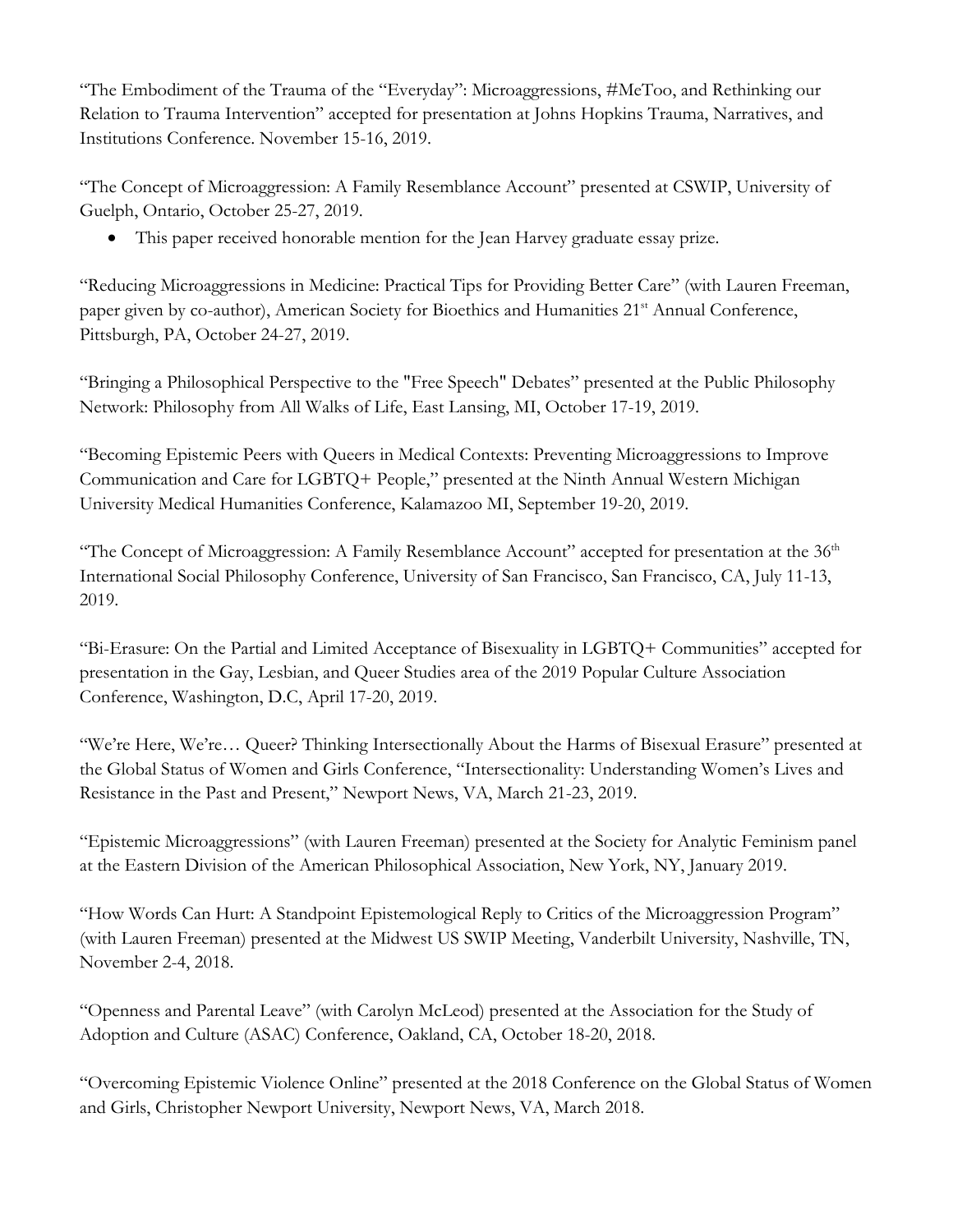"Shared Responsibility for Societal Appearances: On the Collective Effort to Restrict Hate Speech" presented at the 11<sup>th</sup> annual Western Michigan University Graduate Student Philosophy Conference, Kalamazoo, MI., December 2017.

"Shared Responsibility for Societal Appearances: On the Collective Effort to Restrict Hate Speech" presented at the 5<sup>th</sup> Annual Bowling Green State University Graduate Workshop in Applied Philosophy: Broadening the Scope of Moral Consideration, Bowling Green, OH, November 2017.

"Microaggressions in Clinical Medicine: A Critique of Beauchamp and Childress' Principle of Non-Maleficence" (with Lauren Freeman), American Philosophical Association Eastern Division Meeting, Baltimore, MD, January 2017.

"Contribution, Responsibility, and Social Norms: In Defense of the Social Connection Model" (with Avery Kolers, paper given by co-author), Association for Political Theory Conference, Ohio State University, October 20-22, 2016.

"Gender Microaggressions in Clinical Medicine: A Feminist Critique of Beauchamp and Childress' Principle of Non-Maleficence (with Lauren Freeman). The Association for Feminist Epistemologies, Methodologies, Metaphysics, and Science Studies, FEMMSS 6: Inside, Outside, and Across Disciplines: Gender, Race, and Concepts of Difference, University of Notre Dame, Notre Dame, Indiana, October 2-4, 2016.

"Gatekeepers and 'Deceivers': Doubt, Denial, and Epistemic Injustice Towards Trans Patients in the Clinic," The Association for Feminist Epistemologies, Methodologies, Metaphysics, and Science Studies, FEMMSS 6: Inside, Outside, and Across Disciplines: Gender, Race, and Concepts of Difference, University of Notre Dame, Notre Dame, Indiana, October 2-4, 2016.

"Contribution, Responsibility, and Social Norms: In Defense of the Social Connection Model" (with Avery Kolers), 9<sup>th</sup> Annual Rocky Mountain Ethics Conference (RoME), University of Colorado-Boulder, Boulder, CO, August 11-14, 2016.

"Contribution, Responsibility, and Social Norms: In Defense of the Social Connection Model" (with Avery Kolers), North American Society for Social Philosophy's 33rd International Social Philosophy Conference, Carleton University, Ottawa Canada, July 21-23, 2016.

"Structural Problems Demand Structural Solutions: The Shortcomings of Suggested Cultural Competency Models," 14<sup>th</sup> International New Directions in the Humanities Conference, Chicago, IL, June 8-10, 2016. [Was awarded a Graduate Scholar Award for this conference].

"Microaggressions in Clinical Medicine: A Critique of Beauchamp and Childress' Principle of Non-Maleficence" (with Lauren Freeman), Kentucky Philosophical Association 2016 Meeting, Bellarmine University, Louisville, KY, April 16, 2016.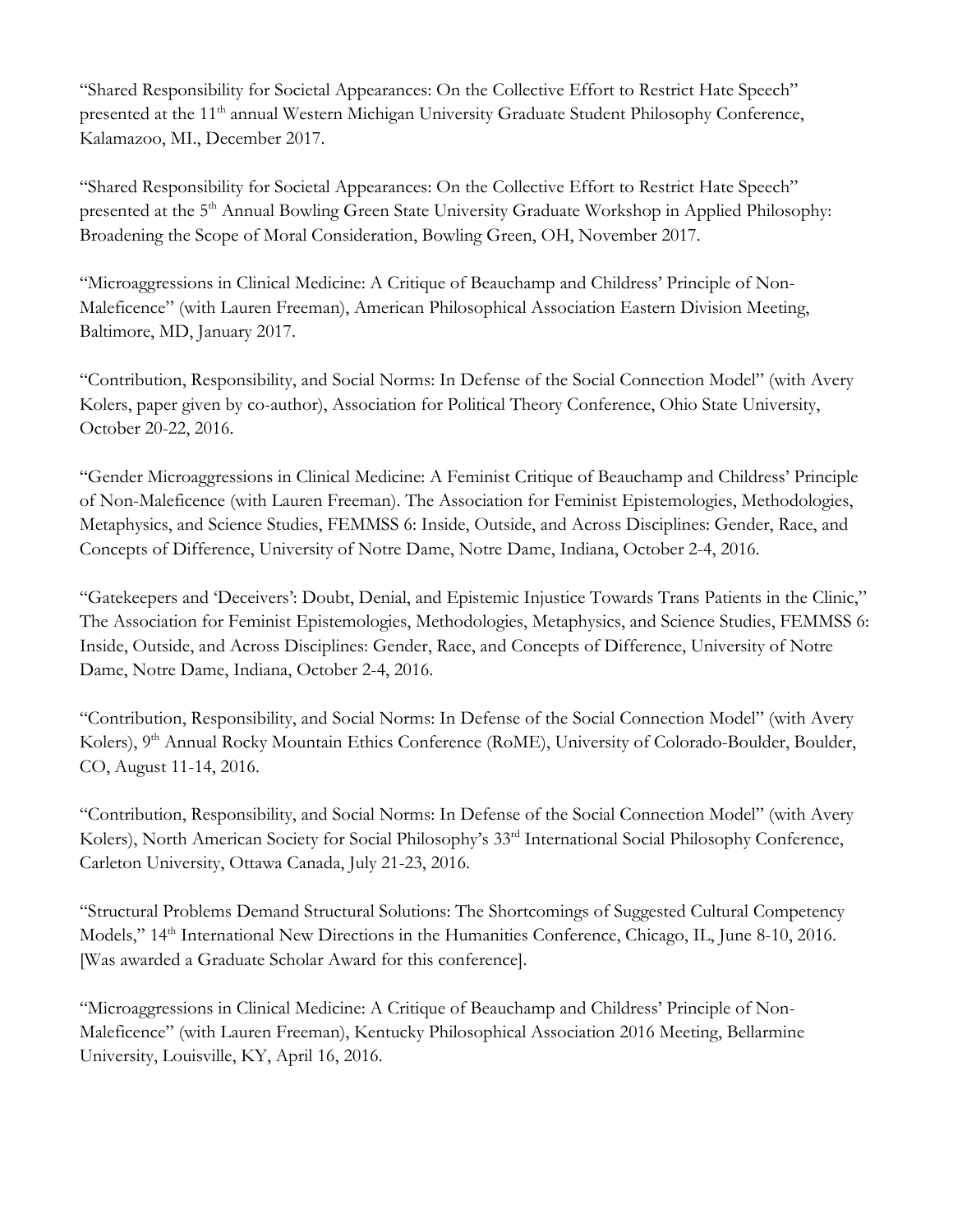"Denial of Identity and Experience: An Analysis of Epistemic Injustices Towards Trans Persons in Health Care," Michigan State University 17th Graduate Philosophy Conference: Starting from the Actual: Working Against Oppression and Marginalization, Michigan State University, East Lansing, MI, March 18-19, 2016.

"Microaggressions in Clinical Medicine: A Critique of Beauchamp and Childress' Principle of Non-Maleficence" (with Lauren Freeman), Invited Symposia on Issues in African American Psychology, Southern Society for Philosophy and Psychology Meeting, Louisville, KY, March 10-12, 2016.

"Denial of Identity and Experience: An Analysis of Epistemic Injustices Towards Trans Persons in Healthcare," QueerCon 2016: Social Justice Warriors, University of Cincinnati, Cincinnati, Ohio, February 26, 2016.

"In Defense of Fanon's Conception of the Struggle to the Death*,"* Southern Illinois University-Carbondale 18th Annual Building Bridges Graduate Conference, "Resistance: Lives of Dissent and Revolt," Southern Illinois University-Carbondale, Carobondale, IL, November 2015.

"Uncovering Gender in Hegel's 'Ethical Order' in *The Phenomenology of Spirit,"* SoCal Philosophy Conference, San Diego State University, San Diego, CA, October 2015.

*"*Dissolving Dualism in Medicine: Reuniting the Body and Mind Through Patient Narrative,*"* Pacific University Undergraduate Philosophy Conference, Pacific University, Forest Grove, OR, April 2015.

*"*Dissolving Dualism in Medicine: Reuniting the Body and Mind Through Patient Narrative,*"* Southern Regional Honors Conference, Greenville, SC, March 2015.

"Dissolving Dualism in Medicine: Reuniting the Body and Mind Through Patient Narrative," Kentucky Honors Roundtable, Kentucky State University, 2015.

"Caring for the Monster: Analysis of the Emotional Investment in the Character Norman Bates,*"* SoCal Philosophy Conference, San Diego State University, San Diego, CA, October 2014.

"Perspectives in German Expressionism" [Poster Presentation], National Collegiate Honors Conference, Denver, CO, November 2014.

"German Expressionism: The Art of Escape," Southern Regional Honors Conference, Savannah, GA, March 2014.

"German Expressionism: The Art of Escape," Kentucky Honors Roundtable, Morehead State University, Morehead, KY, 2014.

"The Incompatibility of Divine Foreknowledge and Freedom: The Impacts of Affirming the Existence of a Higher Power on Free Will and Moral Responsibility," Kentucky Honors Roundtable, Northern Kentucky University, Highland Heights, KY, 2013.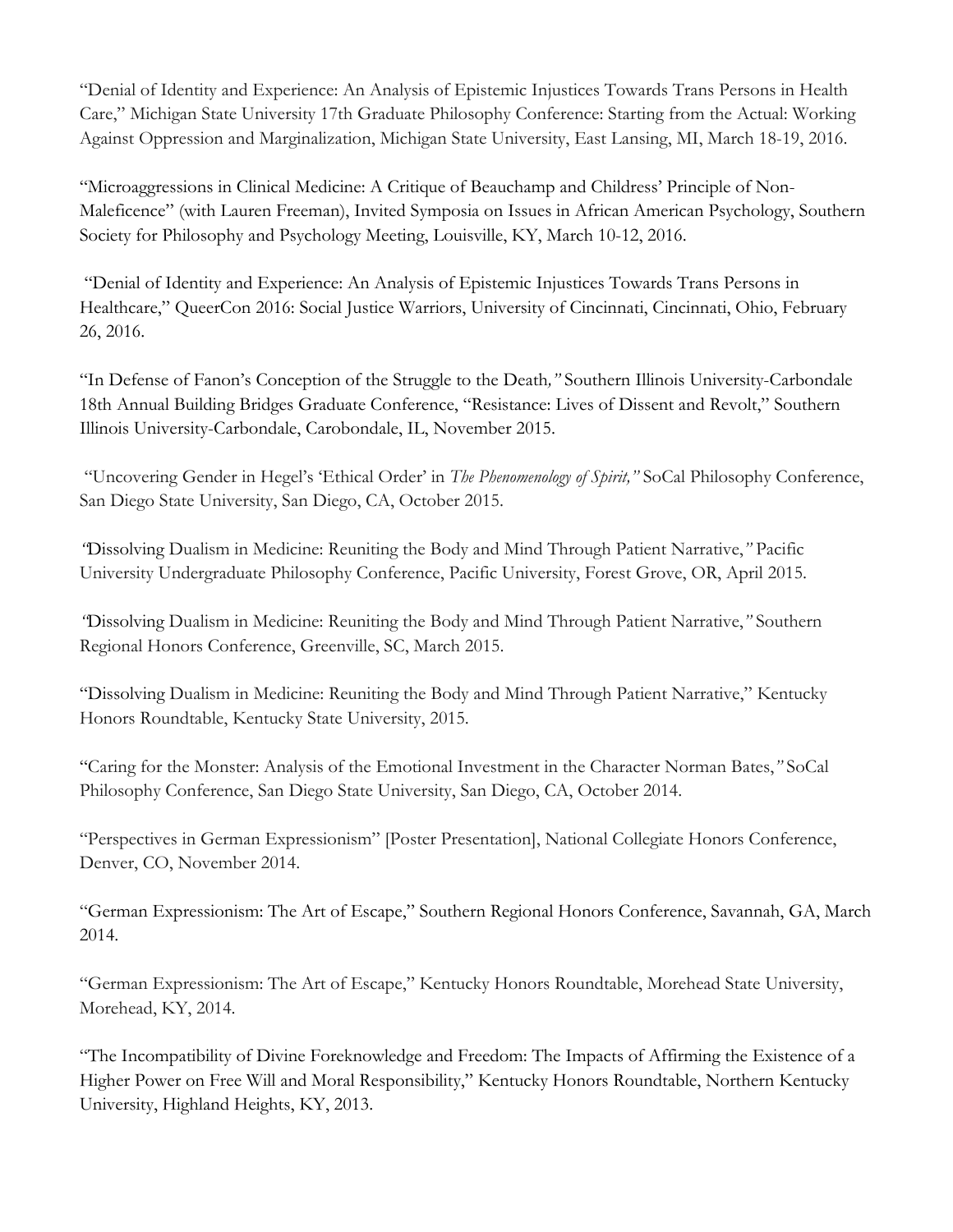### **III. Commentaries**

On Michael Da Silva's "Individual and 'National' Health Rights: Analyzing the Potential Conflicts," Central Division Meeting of the American Philosophical Association, virtual, February 2021.

On Lee-Ann Chae's "Trust and Contingency Plans," Eastern Division Meeting of the American Philosophical Association, virtual, January 2020.

On Lauren Ashwell's "You Ought Not to Say That," Southern Society of Philosophy and Psychology meeting, virtual, December 2020.

On Michael Barnes' "Who Do You Speak For? And How?: Anonymity and Identity in Online Abuse," Eastern Division Meeting of the American Philosophical Association, Philadelphia PA, January 8-11, 2020.

On Jonathan Gingerich's "Fragility and Spontaneity: Bioethical Implications of Spontaneous Freedom," Central Division Meeting of the American Philosophical Association, Denver, CO, February 20-23, 2019.

On Marnina Norys' "Techniques of Relatedness in Practice: Lessons from Community Mental Health," Canadian Philosophical Association Meeting, Montreal Quebec. June 4-7, 2018.

On Harry Critchley's "The Epistemology of Ignorance and Prenatal and Natal Care for Pregnant Women in Provincial Jails in Ontario and Nova Scotia." Canadian Philosophical Association Meeting, Montreal, Quebec. June 4-7, 2018.

On Taylor Rogers' "Unintelligibility and Epistemological Resilience," Central Division Meeting of the American Philosophical Association, Chicago, IL. February 21-24, 2018.

### **IV. Other Presentations**

"The Moral and Political Status of Microaggressions," Public Thesis Lecture, Western University, July 2021.

"Microaggressions Matter: On the World-Shaping Power of So-Called "Subtle Speech." Oklahoma State University, virtual, April 2021.

"Microaggressions Matter: On the World-Shaping Power of So-Called "Subtle Speech." Prindle Institute of Ethics, virtual, March 31, 2021.

"Conceptualizing Microaggression." Kings University Philosophy Club, London, Ontario, November 29<sup>th,</sup> 2019.

"Paving the Road to Truly Free Speech: Establishing a More Just Free Speech Infrastructure on Campus and Beyond." Southwestern Ontario Feminist Philosophy Workshop, London, Ontario, October 3, 2019.

"Philosophical Issues in Freedom of Expression." Freedom of Expression Speaker Series, University of Western Ontario, Sept 25, 2019.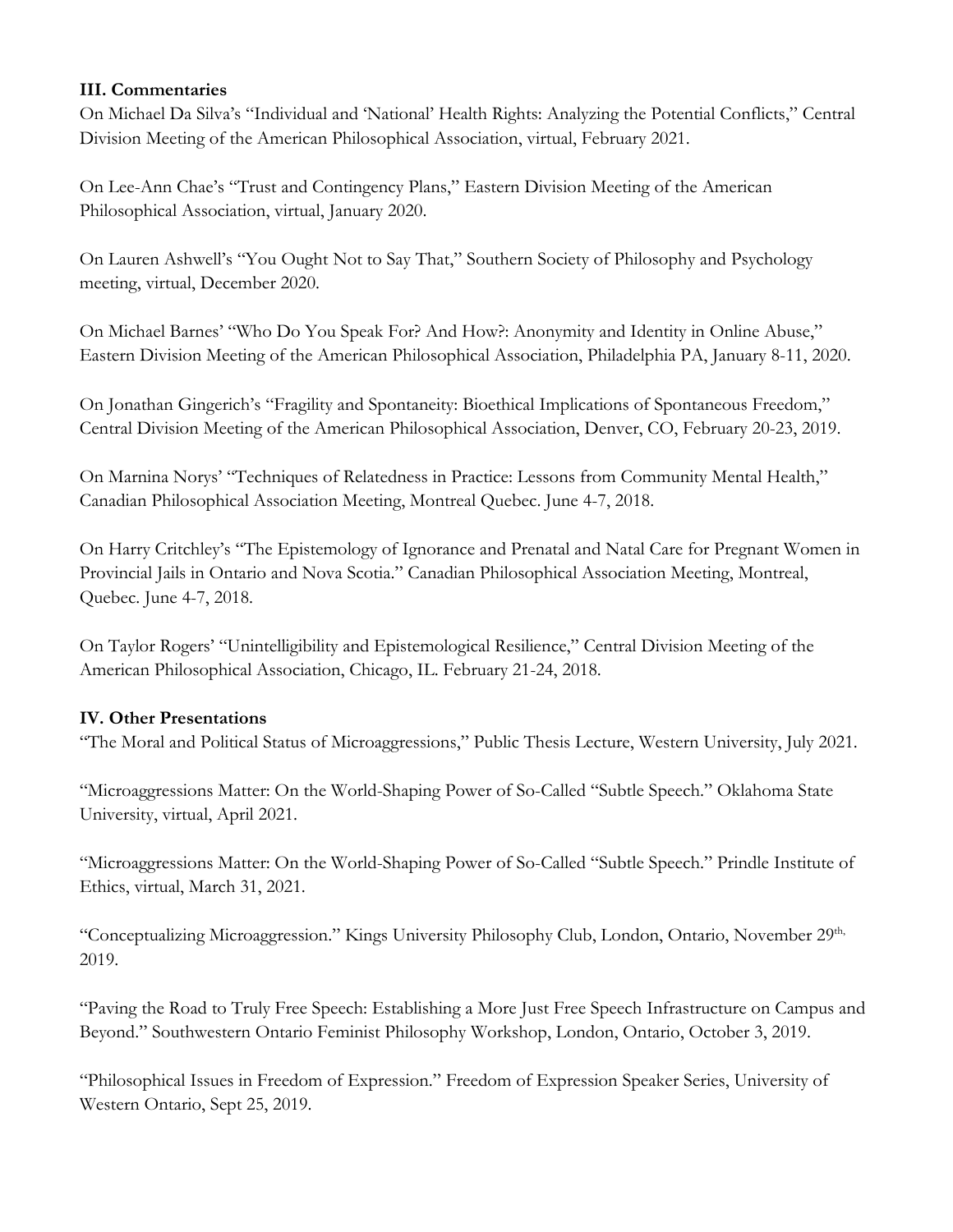"Words that Hurt: Microaggressions, Slurs, Hate Speech, and the Degradation of Democratic Value." Western University Department Talk, April 9, 2019.

"Contemporary Approaches to Aristotle's *Nicomachean Ethics"* PIKSI Boston, Cambridge, MA. June 2018.

"Restricting the Use of Forced Medications in Psychiatric Practice,*"* University of Louisville Thesis Defense, University of Louisville, April 2015.

### **V. Public Philosophy + Outreach**

"103. Feminist Philosopher Heather Stewart" Interview for The Path to Authenticity Podcast, January 5, 2021

"Microaggressive Speech" Interview for GradCast Radio. Interviewed on June 23, 2020 for the podcast, which also airs on CHRW radio 94.9 FM in London, ON.

"Campus Speech Codes and an Argument for Restricting Microaggressions and Slurs." On *Ethics Forward!* (hosted by Avery Kolers), broadcasted on Forward Radio, 106.5 FM in Louisville, KY, July 23, 24, and 25.

# **VI. Conference Chairing, Workshop Participation + Other**

Organizer and Chair, APA Commission on the Status of Women Session, Author Meets Critics: *Conscience in Reproductive Health Care: Prioritizing Patient Interests* (Carolyn McLeod), Central APA, February 2022.

Organizer (with Arianna Falbo), "Barriers to Belonging: Surviving Graduate School and the Job Market as an Underrepresented Philosopher," APA Graduate Student Council Session, Eastern APA, January 2022.

Session Chair, Feminism, Canadian Philosophical Association Meeting, virtual, May 2021.

Conference Chair, Western University MAP Undergraduate Philosophy Conference, virtual, March 2021.

Session Organizer and Chair, APA GSC Session: *Diversity is not Enough: Promoting Inclusivity in Academic Philosophy* (with Arianna Falbo), American Philosophical Association, Eastern Division Meeting, virtual, 2021.

Session Organizer and Chair, APA GSC Presents *Outsiders Within: Reflections on Being a Low-Income/First-Generation Philosopher,* (with Arianna Falbo), American Philosophical Association, Eastern Division Meeting, Philadelphia PA, January 2020.

Conference Chair, Western University MAP Undergraduate Philosophy Conference, Ontario, March 2019.

Session Chair, "Society for Analytic Feminism: The Bloomsbury Companion to Analytic Feminism: Reflection, Dialogue, and Future Goals." Eastern Division Meeting of the American Philosophical Association, New York, NY. January 2019.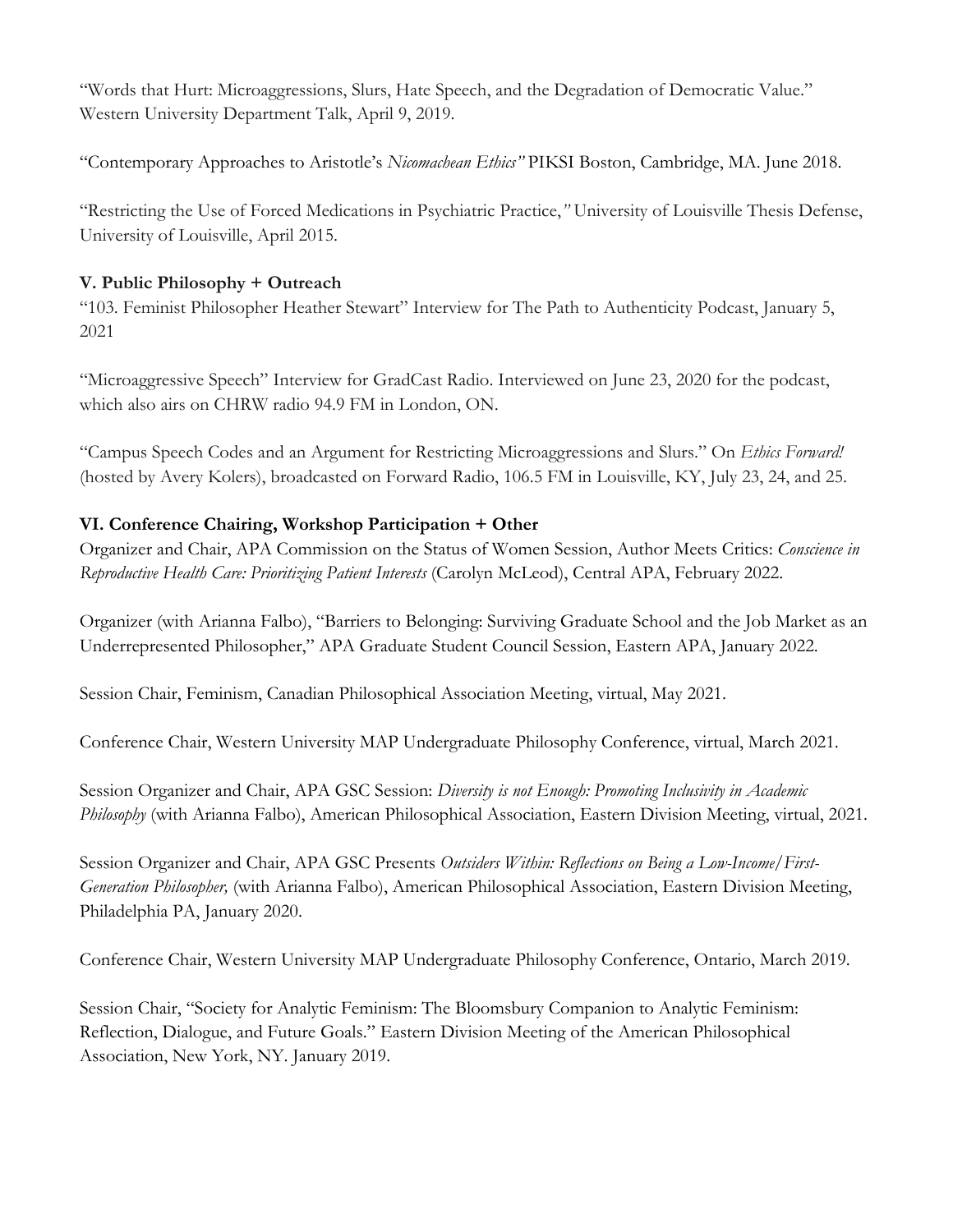Session Chair, Symposium on "Eating and Agency." Eastern Division Meeting of the American Philosophical Association, New York, NY. January 2019.

*Public Philosophy Journal's* New Engaged Digital Scholars Pilot Program. Project selected for inclusion in the program: "No Tolerance for Hateful Speech." 2018.

Invited to Serve as Session Chair for Invited Session on "Eating and Agency." Eastern Division Meeting of the American Philosophical Association, Savannah, GA. January 3-6, 2018.

#### **Research Involvement**

Graduate Research Assistant (GRA) to Carolyn McLeod, Rotman Institute Summer Research Award for Work on Trust, Artificial Intelligence, and Social Media, Summer 2021 GRA Value: \$2,500

Graduate Research Assistant (GRA) to Dr. Carolyn McLeod, Trust and Social Bonds, 2020-2021 GRA Value: \$2,200

Research Assistant to Dr. Carolyn McLeod, Course Development for Power, Privilege, and Oppression, Summer 2020 GRA Value: \$1,500

Visiting Researcher, University of Louisville, *Improving Clinical Medicine,* 2017 The project aimed at improving clinical outcomes and patient/provider relations for transgender patients: more specifically, at developing strategies to reduce the prevalence of microaggressions experienced by trans patients in clinical settings.

Research Team Member and GRA, University of Western Ontario, *For the Sake of Healthy Attachments: Expanding Employment Insurance Benefits for Adoptive Parents,* 2017

The project (later called "Time to Attach") was to create a report arguing that parental leave benefits in Canada ought to be expanded to equal those of biological parents. The team also provided research and consultation for two legal cases about parental leave: *Lisa Warnock v. Board of Education of School District No. 36 (36 Surrey)* and *Surrey Teachers Association* and *Ray Warnock v. Board of Education of School District No. 36 (36 Surrey) and Surrey Teachers Association* respectively (Clea F. Parfitt, lawyer). GRA Value \$1,000.

### **Teaching Experience**

#### **I. As Sole Instructor Graduate:**

University of Louisville: BETH 682: Gender, Race, and Culture in Health Care, Summer III 2021

### **Undergraduate:**

Oklahoma State University: PHIL 1213: Philosophies of Life, Fall 2021 Oklahoma State University: PHIL 3920: Feminist Philosophy, Fall 2021 University of Colorado, Boulder: PHIL 1160: Introduction to Medical Ethics, Fall 2020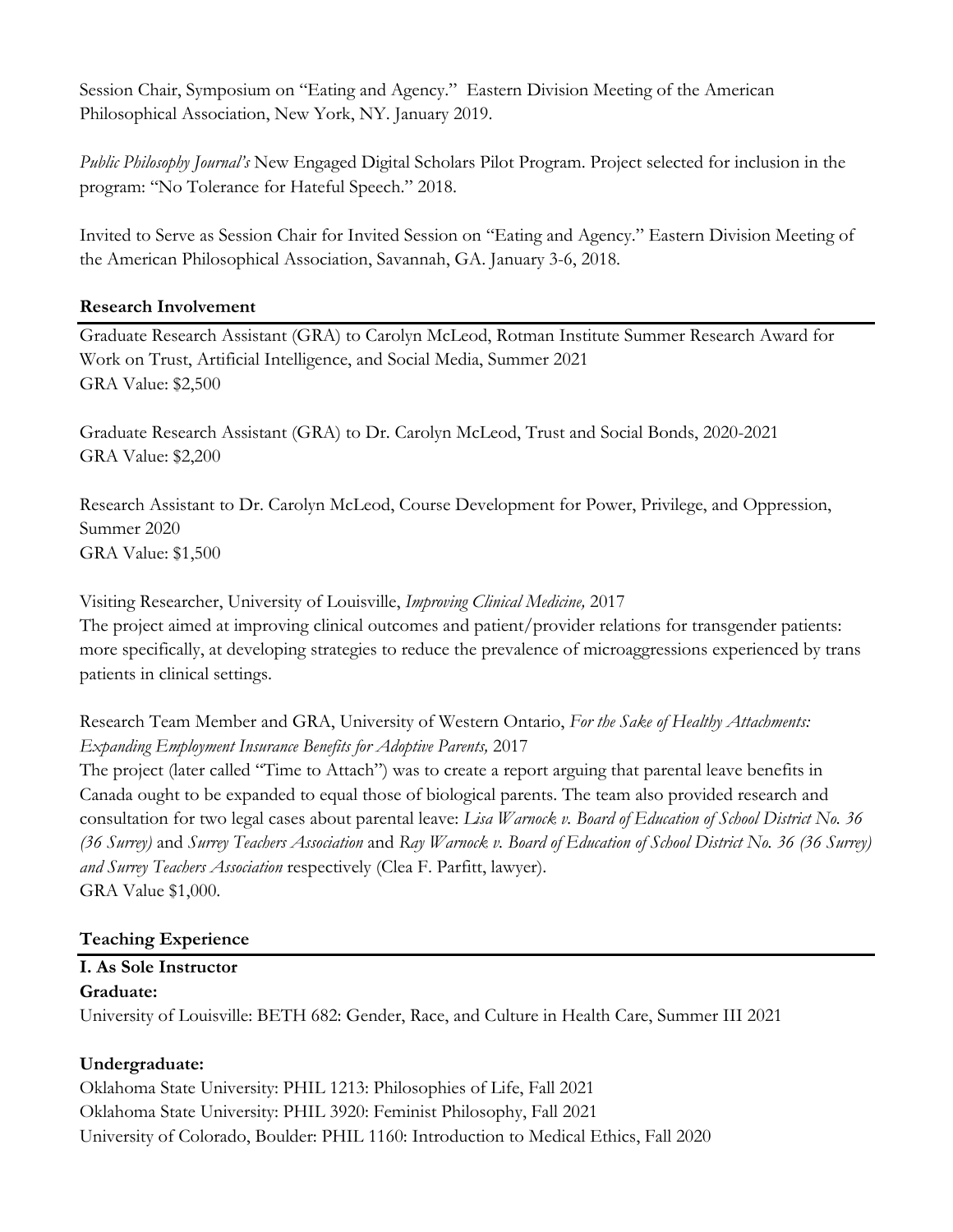University of Colorado, Boulder: PHIL 2200: Major Social and Political Theories, Fall 2020 University of Louisville: PHIL 219: Sex and Values, Fall 2020

# **II. As Co-Instructor**

Western University: PHIL 2062G: Power, Oppression, and Privilege (Co-Instructor with Carolyn McLeod), Winter 2021.

### **III. As Teaching Assistant**

Western University: PHIL 2073G: Death (TA for Ryan Robb), Winter 2020. Western University: PHIL 3810F/LAW 5850A: Justice (TA for Andrew Botterell), Fall 2019. Western University: PHIL 2062G: Power, Privilege and Oppression (TA for Gillian Barker), Winter 2019 Western University: PHIL 1305F: Questions of the Day (TA for Gillian Barker), Fall 2018 Western University: WSFR 1020: Intro to Women's Studies (TA for Kim Verwaayen), Fall/Winter 2017-2018

• Nominated for a University Teaching Assistant Award

University of Colorado, Boulder: PHIL 1000: Intro to Philosophy (TA for Garrett Bredeson), Fall 2016 University of Colorado, Boulder: PHIL 3140: Environmental Ethics (TA for David Youkey), Spring 2017

# **IV. As Grader**

Trent University: PHIL 2010: Love and Desire, Winter 2021 Trent University: PHIL 2150: Philosophy of Law, Winter 2021 Trent University: PHIL 2390H: Biomedical Ethics, Winter 2020 Trent University: PHIL 2430H: Ancient Philosophy II, Winter 2020

# **Other Teaching, Student Engagement, and Outreach**

*Community Connections Leader* (July-August 2020): Hired to be a Community Connections Leader for the Student Experience Office at Western University. The main responsibility of the position was to help welcome new students to campus and direct them to tools to help them better transition to university life.

*Teaching Philosophy in Local High Schools* (January-February 2020). Taught advanced students in grades 6-8 philosophy in local schools in London, Ontario. Specifically, I led sessions on our moral duties to non-human animals.

*Johns Hopkins' Center for Talented Youth Program* (June 2020-July 2020). Hired to teach a course on "Playing God: The Ethics of Human Subjects Research" at Princeton University, Princeton NJ. [Cancelled due to COVID-19].

### **Service**

### **I. Service to Profession**

APA Graduate Student Council, elected member and secretary, 2019-2021

• Serving in a two-year elected position on the GSC, and was internally elected as secretary. As secretary, I attend all meetings of the APA Board of Directors to represent graduate student needs and interests.